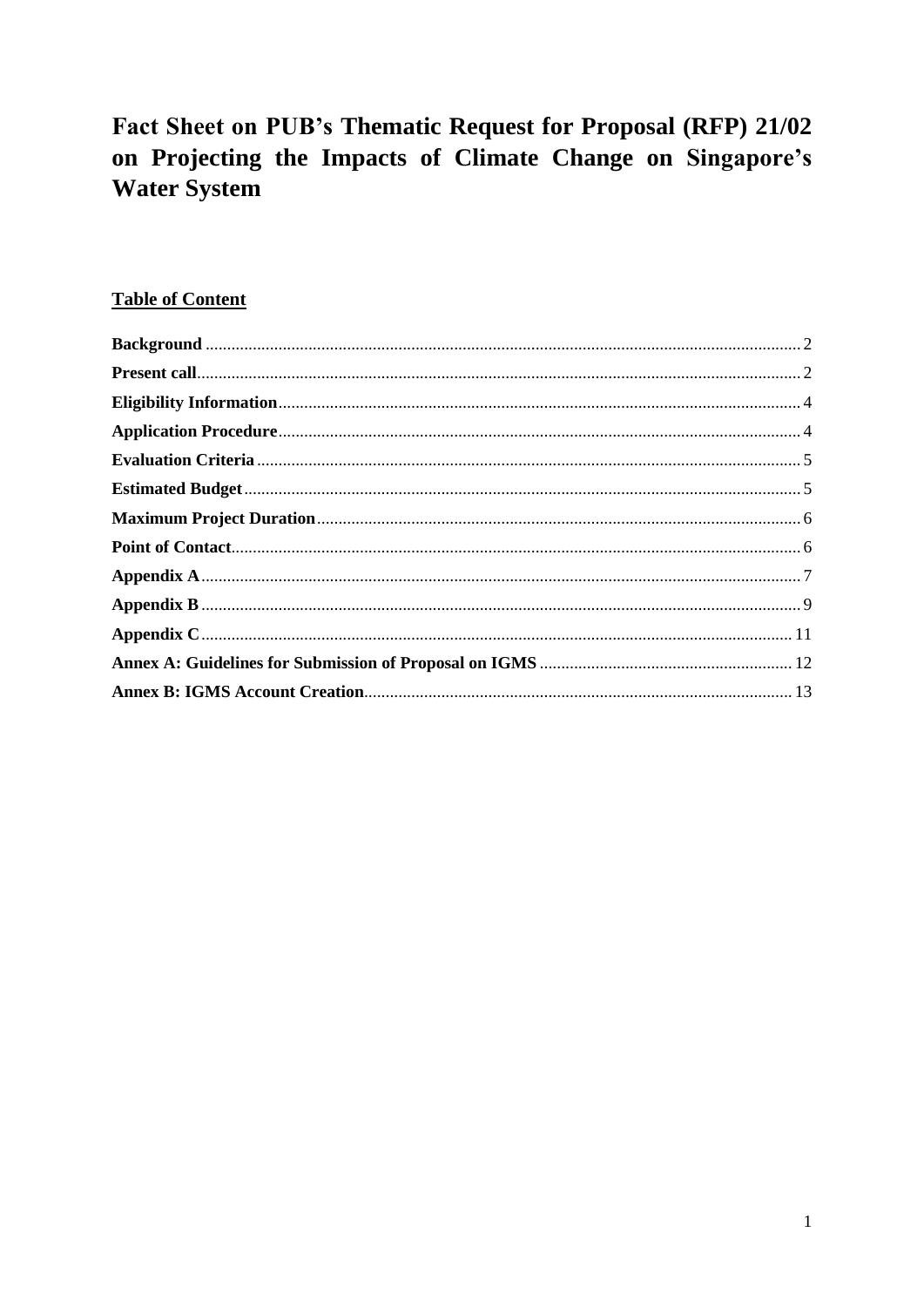## <span id="page-1-0"></span>**Background**

The Competitive Funding for Water Research (CWR) is a competitive funding scheme under the Urban Solutions & Sustainability (USS) domain. The aim of the CWR is to fund basic / applied R&D projects, which possess recognisable potential for developing into innovative solutions for the water industry.

## <span id="page-1-1"></span>**Present call**

- 1. Singapore is a water stressed country. While it has built up a diversified water supply through its Four National Taps, Singapore's water demand is projected to increase and double by the year 2060. Amidst the projected increase, coupled with climate change and other uncertainties in the global context, it is critical to ensure that Singapore's water supply remains resilient and sustainable to continue supporting the nation's growth.
- 2. As the effects of climate change become increasingly pronounced around the world, PUB needs to position itself to address the longer-term impacts of climate change on Singapore's water systems, including the effects on various water sources (e.g. local catchment, seawater and NEWater). This Thematic RFP hence solicits proposals to study the impact climate change has on the Singapore water system for the next 10, 20 and 40 years, so as to guide the formulation of future adaptation strategies.
- 3. The proposal shall address two focus areas, namely the impact to (i) water quality and (ii) PUB's infrastructure. To guide proposal conceptualisation, the Applicant shall address (some of) the key topics and questions listed in Appendix A. The Applicant is also free to propose other areas of study, *except for areas related to flooding and coastal protection* where separate studies are already ongoing.
- 4. Each proposal should include the following:
	- a) Identify the possible impacts climate change can have on PUB's water systems<sup>1</sup>;
	- b) Assess the probability and extent of the potential impacts;
	- c) Recommend adaptation strategies to address the adverse impacts identified; and
	- d) Carry out techno-economic analyses on the proposed adaptation strategies.
- 5. The proposed methodology in carrying out the impact study should be clearly stated in the proposal. The Applicant can consider a mix of approaches including literature review, modelling and simulation, small-scale and short-term lab/field studies (mainly for the purpose of collecting baseline information), consultations with subject matter experts, etc.
- 6. The Applicant shall propose an assessment methodology and apply it to the proposed adaptation strategies. In recommending the adaptation strategies and solutions, the Applicant should consider cost-benefit analysis (weighing the probability and extent of climate change impacts, cost of implementing solutions, etc). The methodology shall include appropriate assessment criteria or a scoring framework, so the proposed

<sup>&</sup>lt;sup>1</sup> The international water basin between Singapore and Malaysia shall not be included under this study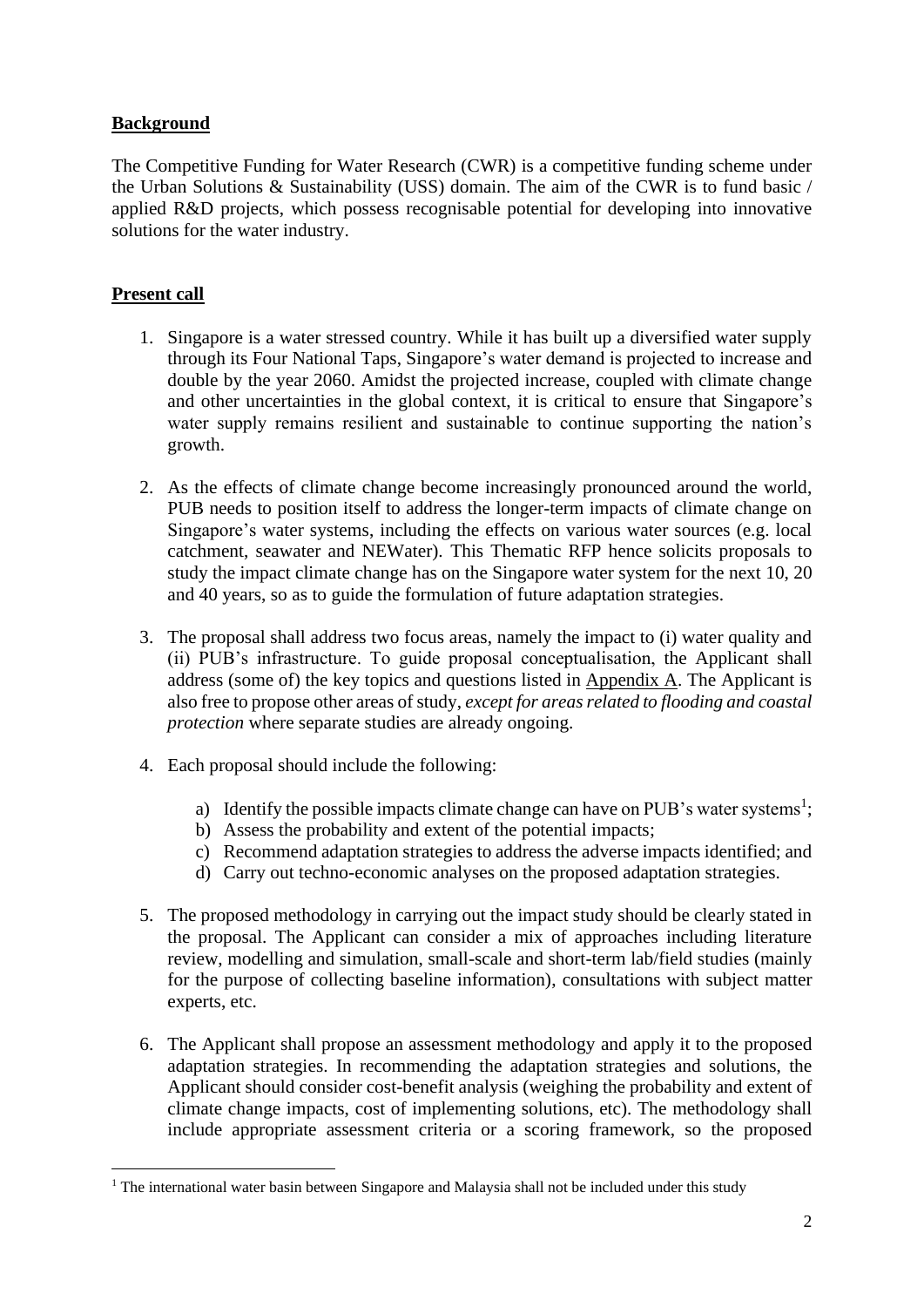strategies can be evaluated and compared against one other. The evaluation shall be presented clearly in the proposal in a suitable format (e.g. as an evaluation matrix).

- 7. The proposal shall consider the climate change impacts with respect to the entire water loop<sup>2</sup>. The proposal can thus comprise different work packages with each investigating the impacts on specific segments of the water loop. The proposal shall be led by a main Principal Investigator (PI), who will coordinate and integrate the work of other relevant parties from the different work packages.
- 8. The proposal shall build on the findings from the  $2<sup>nd</sup>$  National Climate Change Study  $(V2)<sup>3</sup>$  for Singapore and past PUB studies (more info provided below and in Appendix B). Based on the 2<sup>nd</sup> National Climate Change Study which analysed Singapore's climate up to the year 2100, it is projected that Singapore is likely to become warmer, experience more frequent and heavier storms, and face rising sea levels. The key findings from the study include:
	- a. Temperature

Daily mean temperatures are projected to increase by 1.4 to 4.6 degree Celsius towards the end of this century (2070 to 2099), compared with the baseline period of 1980 to 2009.

b. Rainfall

The contrast between the wet months (Nov to Jan) and dry months (Feb and Jun to Sep) will likely become more pronounced. Increasing trends in both intensity and frequency of heavy rainfall events are expected as the world gets warmer.

c. Sea level

Mean sea levels are projected to rise by up to about 1m by 2100, compared with the baseline period of 1980 to 2009.

d. Frequency of warm days and nights

More warm days and warm nights for Feb to Sep are projected throughout the 21<sup>st</sup> century.

e. Wind

Singapore will continue to be influenced by the northeast and southwest monsoons with potential increase in wind speeds during northeast monsoon season.

More information and findings from previous studies are provided in Appendix B. Applicants may refer to the V2 Stakeholder's Report (available online)<sup>4</sup> which will form the basis of climate change trending for the submitted proposals. Applicants are to note that the proposed study shall be updated with the latest information from the  $3<sup>rd</sup>$ National Climate Change Study when the findings are published (V3; tentatively in 2022/ 2023).

<sup>&</sup>lt;sup>2</sup> The study shall exclude areas related to flooding and coastal protection as separate studies are already ongoing. 3 Information extracted from "Singapore's Climate Action Plan: A Climate-Resilient Singapore, For a Sustainable Future" (2016), available a[t www.nccs.gov.sg/docs/default-source/publications/a-climate-resilient-singapore-for](http://www.nccs.gov.sg/docs/default-source/publications/a-climate-resilient-singapore-for-a-sustainable-future.pdf)[a-sustainable-future.pdf](http://www.nccs.gov.sg/docs/default-source/publications/a-climate-resilient-singapore-for-a-sustainable-future.pdf)

<sup>&</sup>lt;sup>4</sup> Available at http://ccrs.weather.gov.sg/Publications-Second-National-Climate-Change-Study-Science-Reports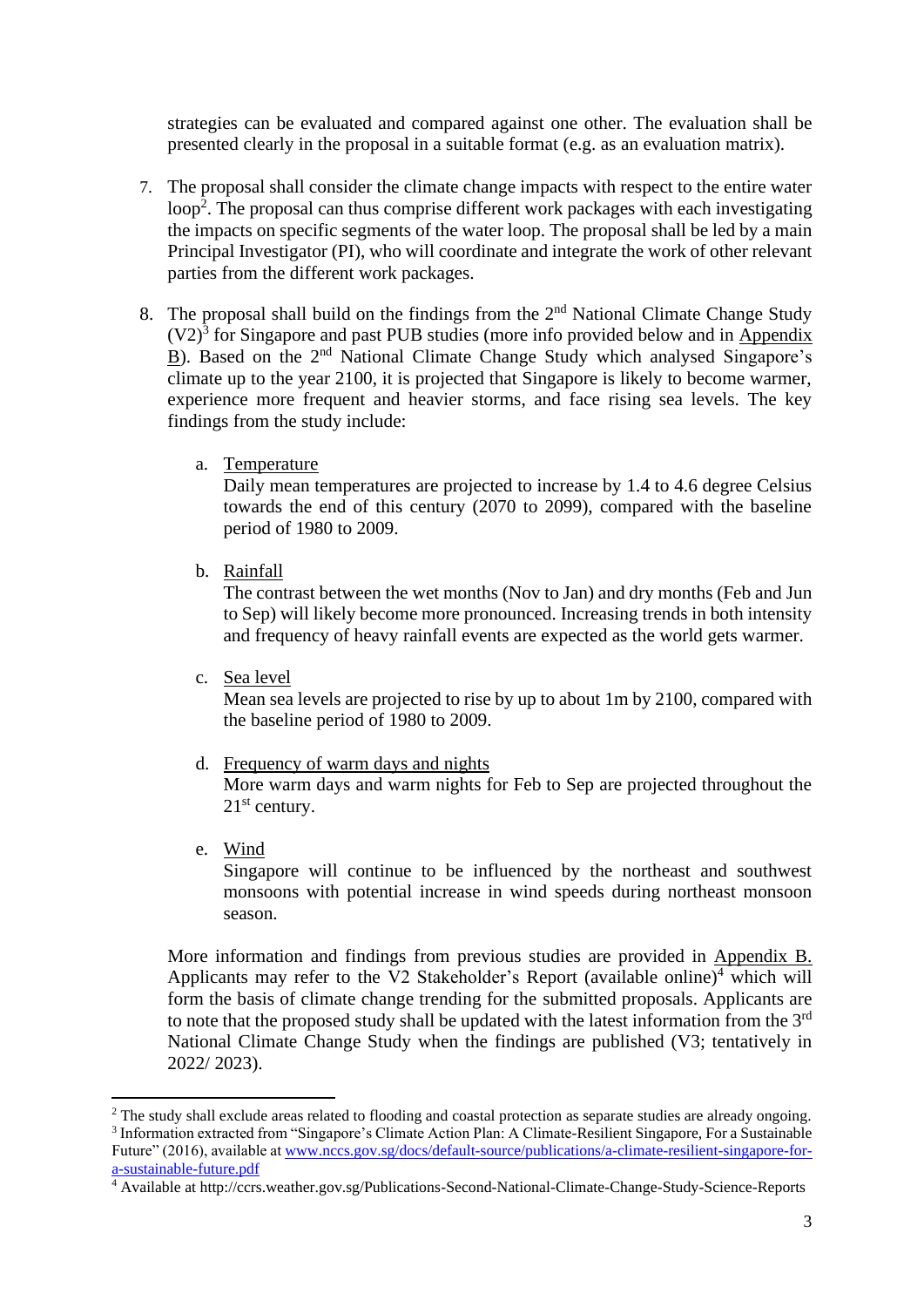- 9. All research activities have to be carried out in Singapore. Cross-disciplinary and multidisciplinary research proposals are strongly encouraged, as well as proposals from research consortia involving partners drawn from different private and public organisations and academic institutions, including international collaborations with renowned experts to introduce new research capabilities and transfer of technical expertise to Singapore.
- 10. R&D proposals already funded by other agencies or being considered for funding by other agencies will not be considered under the present call. Applicants will need to declare other funding sources in the application.

### <span id="page-3-0"></span>**Eligibility Information**

11. This call is open to Institutes of Higher Learning (IHLs), public sector entities and private sector companies based locally in Singapore. Under this Thematic RFP, IHLs and public sector entities will qualify for 100% funding support of approved qualifying costs and 30% overheads. Funding support for non-Singapore entities is up to 30%, Large Local Enterprises up to 50%, Singapore Small Medium Enterprises, start-ups and not-for-profits up to 70%.

### <span id="page-3-1"></span>**Application Procedure**

- 12. To apply, the Applicant must submit the proposal using the 'CWR Research Proposal Form', which can be downloaded from the online Integrated Grant Management System  $(IGMS)^5$ . Please refer to **Annex A** for detailed guidelines for the submission of the proposal and **Annex B** for guidance on creation of account in IGMS.
- 13. The proposal shall include, but not limited to:
	- i. Scope clear description of the scope of the study
	- ii. Approach and methodology full technical details on the approach and methodology of the proposal to deliver the expected outcome as mentioned in Para 4
- iii. Project Team The proposed team members' expertise, previous related work and experience (2-page CVs shall be submitted for the Lead Principal Investigator, as well as for all co-PIs and collaborators).
- iv. Budget Detailed budget required for the project (broken down into individual categories of manpower, equipment, consumables, travel, consultancy services, others).
- v. Timeline Timeline for the project, showing intermediate milestones to be achieved.

<sup>5</sup> [https://researchgrant.gov.sg](https://researchgrant.gov.sg/)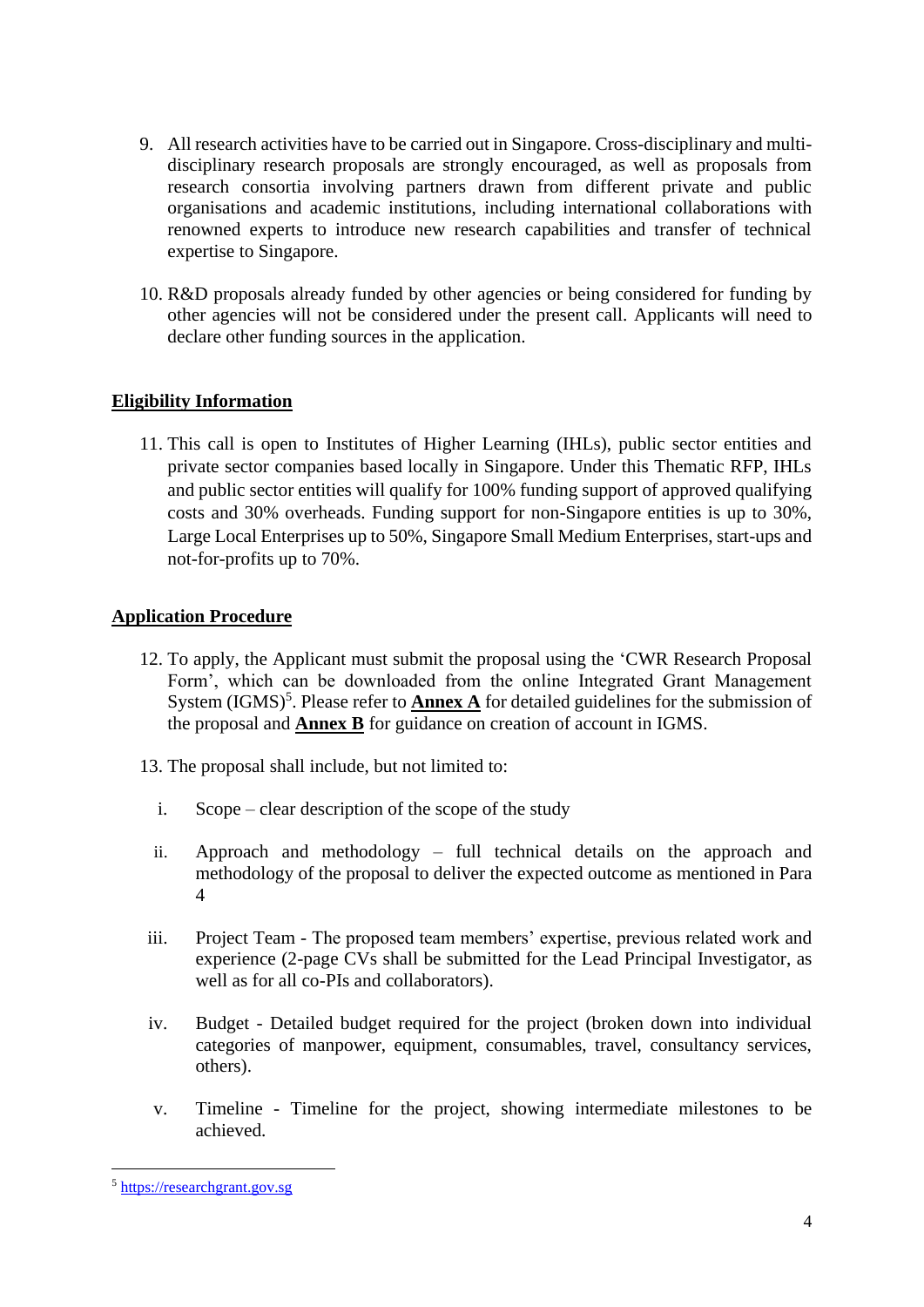- vi. Deliverables Expected research outputs and outcomes and proposed key performance indicators (KPIs) for the project.
- vii. Intellectual Property (IP) highlight how the IP created will be owned and commercialised, and how the benefits from these commercialisation plans can be accrued to Singapore.
- 14. The deadline for the Proposal submission is on **26 November 2021, 4:00 pm** (Singapore time, GMT +08:00).

## <span id="page-4-0"></span>**Evaluation Criteria**

- 15. Proposals received shall be sent to international peer reviewers for technical/scientific merit review. If appropriate, proposals from academia may also be sent to Industry Resource Persons (for commercial viability) and relevant national agencies (for national relevancy) for review. This is then followed by evaluation by CWR's Project Evaluation Panel (PEP), which comprises local and international experts as members. The PEP shall evaluate the proposal based on the criteria given in Para 16, referencing reviews from international peer reviewers, and make a recommendation whether to fund it.
- 16. All Proposals are evaluated against the following criteria:
	- i. Excellent science and cutting-edge technology, with proposed activity involving innovative and cutting-edge research that seeks to bring together the best R&D talent available.
	- ii. Significant economic or social benefits, to be accrued to Singapore through either tangible measures (creation of intellectual property, start-up companies, spin-out enterprises, etc) or potential for commercialisation into new products/services/ technologies deployed to solve national needs.
	- iii. Robust management and governance, with adequate checks and balances, a clear structure of accountability, as well as reasonable milestones and deliverables.
	- iv. Reasonableness of the proposed budget.

### <span id="page-4-1"></span>**Estimated Budget and Maximum Project Duration**

17. Funding support for each Research Proposal awarded will not exceed **S\$1.5 million** for desktop<sup>6</sup> or bench scale studies and \$2.5 million for studies involving field trials or pilot scale set ups. The Applicant should contribute in-kind services, cash, or a combination of the two towards the proposed project. In-kind services can include labour, materials, and other services. In-kind contributions demonstrate the participation and commitment of the applicants to the project.

<sup>6</sup> Modelling is considered as desktop study unless field trials or pilot scale set ups are conducted for data collection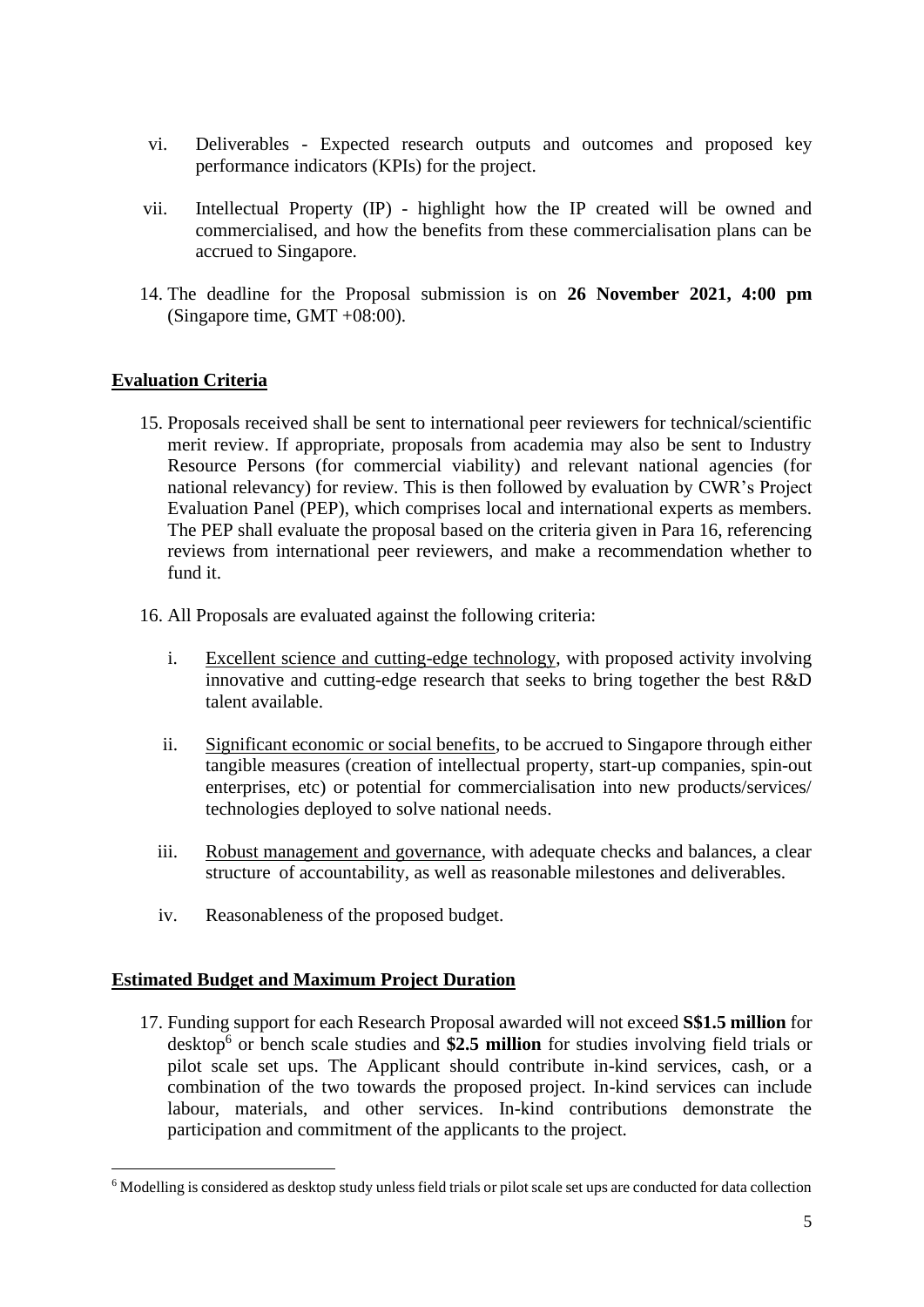## <span id="page-5-0"></span>**Maximum Project Duration**

18. The maximum funding period for the Research Proposal is 2 years for desktop<sup>6</sup> or bench scale studies and **3 years** for studies involving field trials or pilot scale set ups.

## <span id="page-5-1"></span>**Point of Contact**

19. For more information, please contact Dr Peng Na (PENG\_Na@pub.gov.sg) and Ms Yunita Tan (Yunita\_TAN@pub.gov.sg) from PUB Singapore.

**~ End ~**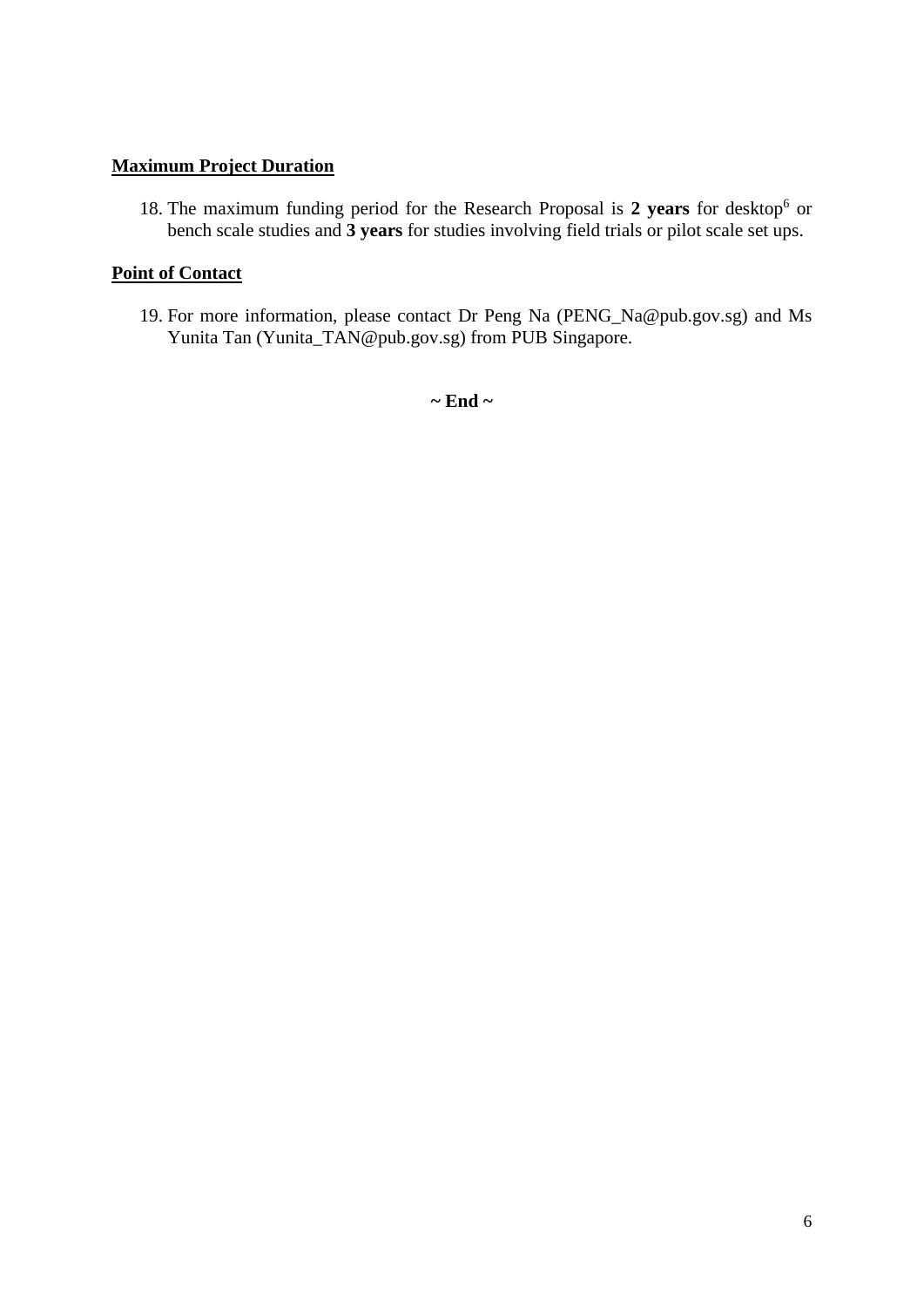## <span id="page-6-0"></span>**Areas of Study**

The scope of the proposal should include the impact of climate change on (i) water quality and (ii) PUB's infrastructure in the next 10, 20 and 40 years. The proposal should specifically address some of the following listed areas and questions. In addition, the Applicant is free to propose other areas of study, *except for areas related to flooding and coastal protection* where separate studies are already ongoing.

### **Impact to Water Quality**

Local Water Catchment

- What is the quantitative impact of altered weather patterns (such as increased temperature, change in wind speed, increase in rainfall intensity & frequency etc.) on the following?
	- o Nutrient loading
	- o Algae growth and the production of toxic metabolites and taste and odour compounds
	- o Microbial community of concern in Singapore's reservoirs (for water supply and recreational use)?
- There is a recognized increase in Natural Organic Matter (NOM) production with increase in water temperature. How would this impact water treatment processes?
- An increase in frequency and severity of algal blooms is expected with increase in water temperature. How could some early warning systems (of impending blooms) be improved to assist the water treatment process?

#### Seawater

- How will altered seawater quality (e.g. in terms of higher temperatures, altered salinity/conductivity, nutrient and/or chl-a concentrations etc.) impact the desalination process, specifically in terms of efficacy, efficiency and cost?
- An increase in frequency and severity of marine algal blooms is expected with increase in water temperature. How could some early warning systems (of impending blooms) be improved to assist the desalination process?
- What is the impact of biofouling activity with temperature increase on desalination processes?

#### **NEWater**

- How and to what extent will temperature increase impact the biological processes of the liquid and solid streams of used water treatment, including the efficiency and capacity of biogas generation?
- Is there an impact on membrane fouling in MBRs?

#### Network

• How will climate change quantitively impact the water quality in the water distribution network (e.g. whether it will hasten the depletion of residual chlorine)?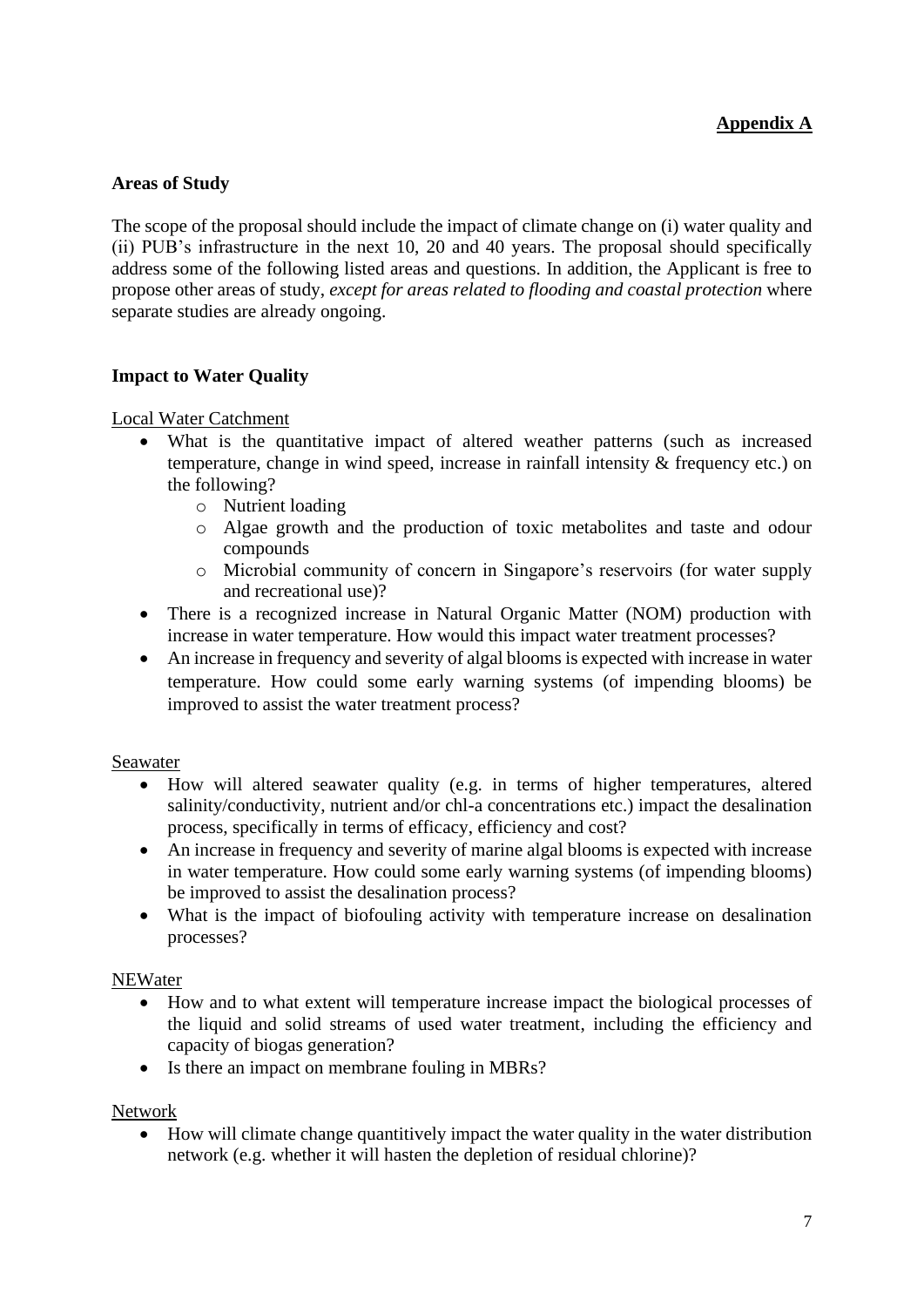### **Impact to Infrastructure**

- What is the quantitative impact on the rate of pipeline corrosion and failure?
- What is the quantitative impact on subsurface water flow and soil movement, and whether these can potentially cause pipeline failure?
- What is the impact on renewable energy infrastructure, i.e. solar panels for floating and rooftop applications?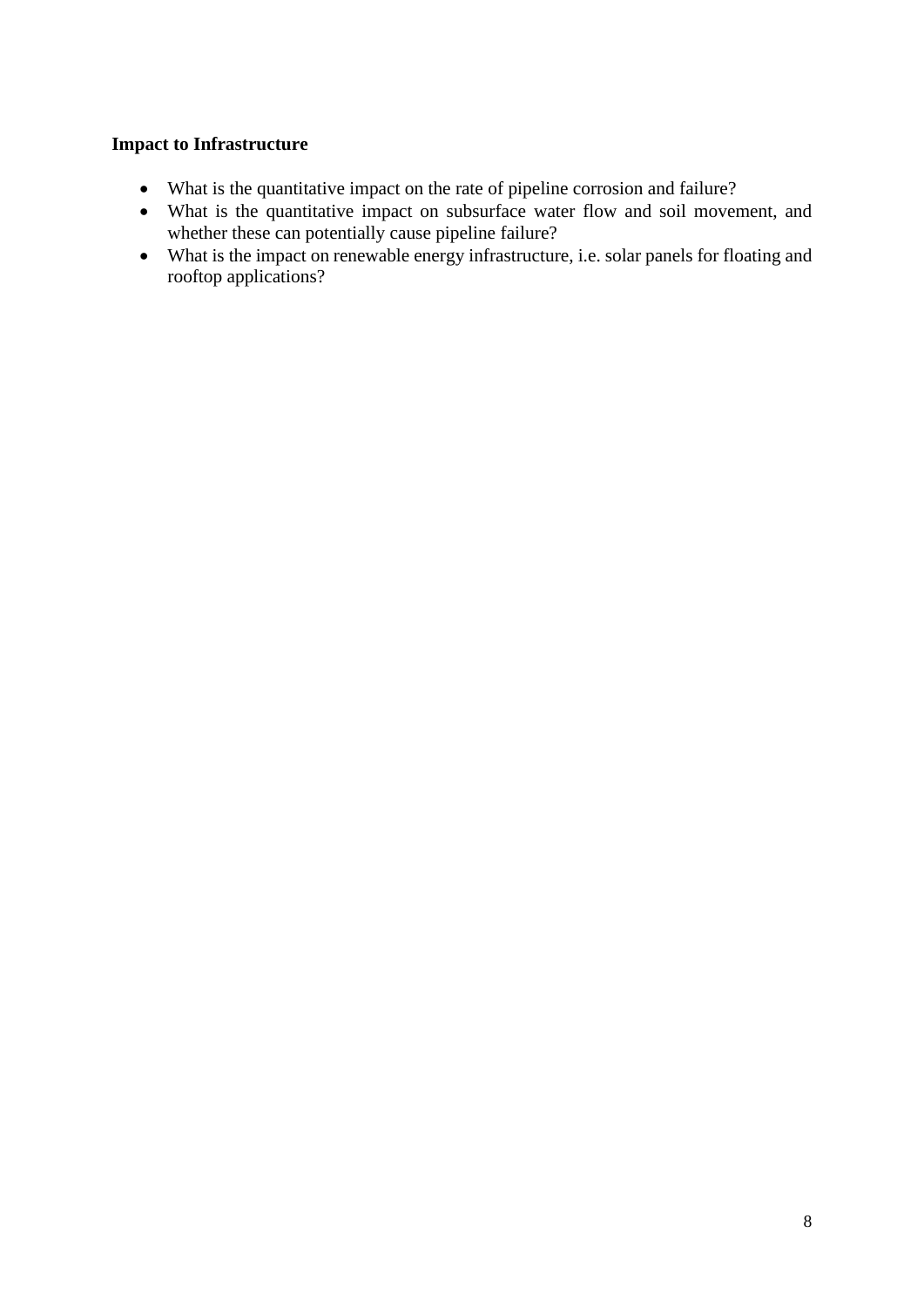## **Appendix B**

<span id="page-8-0"></span>This Appendix provides information and findings from the 2<sup>nd</sup> National Climate Change Study and previous work by PUB with NUS Deltares and DHI. PIs shall build on the information provided as the basis for the proposed study.

#### **Overall approach**

The projections of climate change at regional and local scale is generated by the global-scale projections produced by General Circulation Models (GCMs), which are mathematical models capable of representing the physical processes of the atmosphere and ocean to simulate response of global climate.

#### **Water quality of reservoirs<sup>7</sup>**

The study concludes that climate change alone yields limited impact on the change of water quality, with slight decrease of phytoplankton biomass and dissolved oxygen concentrations. Increased water temperature driven by climate change accelerates the mortality, respiration, nitrification/denitrification and mineralization processes and may create combined effects and complex situation on water quality change in the reservoirs. More immediate and greater effects on water quality parameters would be due to future pollution emission scenarios as a function of human activities, urbanisation and hydrological characteristics at a catchment level. In other words, various emission sources over large spatial areas will affect the total external load for a range of key water quality parameters such as nutrients, bacterial, suspended solids and Biochemical Oxygen Demand (BOD).

The impact of different water treatment practices in the Marina Catchment and the impact of operational water resource management practices (including water recirculation) on water quality have been studied as well. The study showed that the water quality issues that may arise in the future cannot be controlled adequately only through the proposed water recirculation schemes. Emission reduction from human activities, urbanisation and other factors in the future through implementation of green measures would have the greatest effects.

#### **Algae<sup>6</sup>**

Given the algal growth is limited by nitrogen and phosphorus as well as light, increased nitrogen or phosphorus may not necessarily lead to increase algal biomass, but this may lead to species composition shifts.

<sup>7</sup> Modelling of Reservoir Water Quality under the Effects of Climate Change, NUSDeltares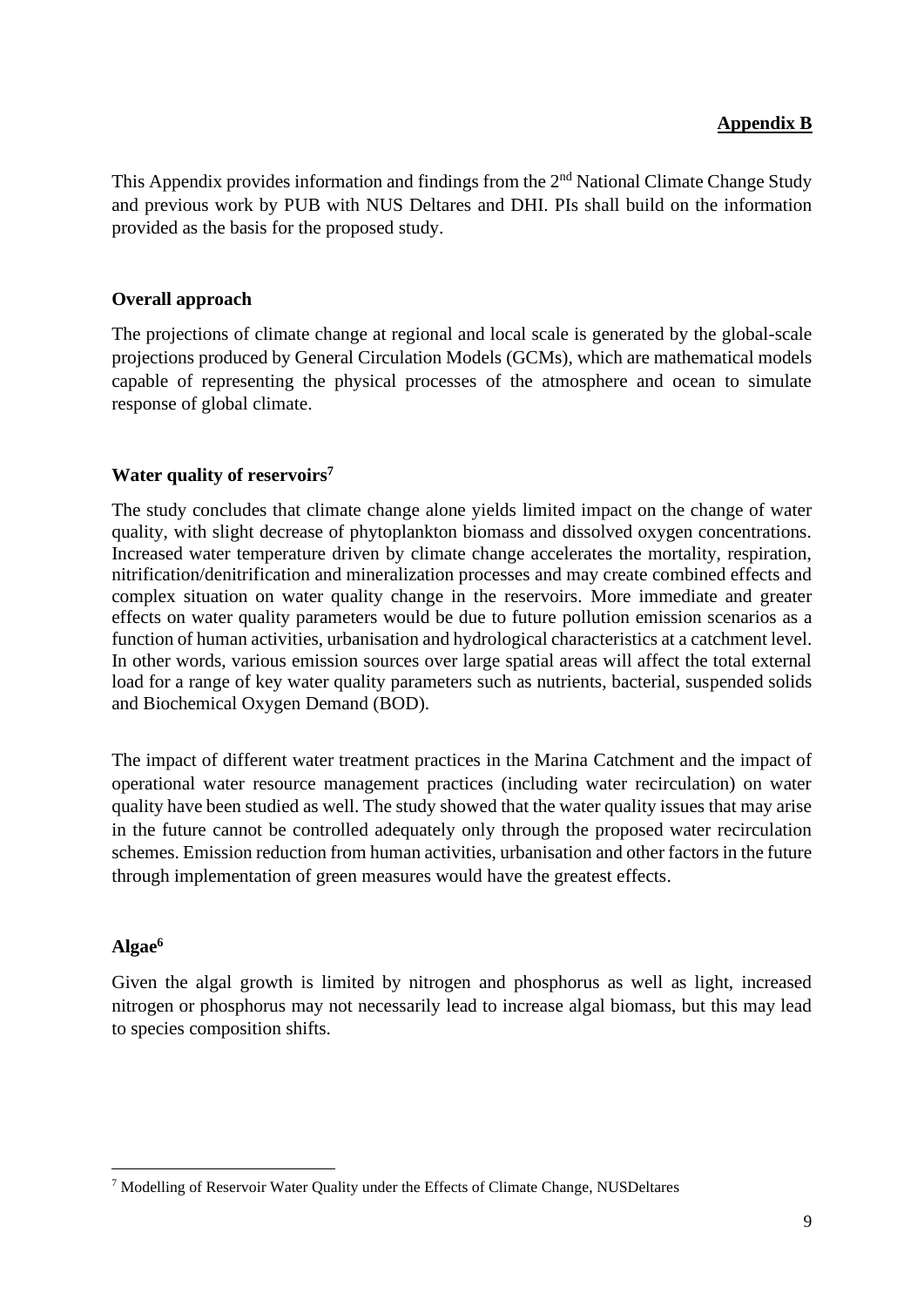#### **Temperature of the reservoirs<sup>6</sup>**

Studies on the temperature in the two of Singapore's reservoirs show an increasing trend and can potentially reach a maximum value of about 35°C over a period of 120 years. This is due to the increased air temperature and consistent with the finding by the recent Singapore's 2nd National Climate Change Study. The future climate change will have no significant increase in stratification at the bottom of the three shallow reservoirs in Singapore.

#### **Salinity intrusion<sup>8</sup>**

Modelling tools, namely, MIKE SHE, FEFLOW and MIKE 3 have been set up as the reservoir models to project the salinity intrusion from seawater to coastal reservoirs in Singapore.

Salt intrusion is likely to take place during the projection period (2010-2099) and is more pronounced in the last 30-year period (2070-2099). Water quality in Jurong Lake, Kranji reservoir and Tengeh-Poyan reservoirs are not expected to be adversely impacted by the salt mass contribution from the various scenarios compared to the reservoir water quality measurements in 2014 and 2013. However, for Marina reservoir and Pandan reservoir, the last period in the +1 m sea level rise scenarios indicate a higher salt mass in the reservoir water.

The study concluded that the current inter-reservoir operating rules play a significant role in maintaining low salt intrusion throughout most of the whole projection period, as keeping the reservoirs at high water level most of the time is critical in minimising the rate of intrusion.

<sup>8</sup> Climate Change Impacts on Coastal Reservoirs in Singapore, DHI Water & Environment (S) Pte Ltd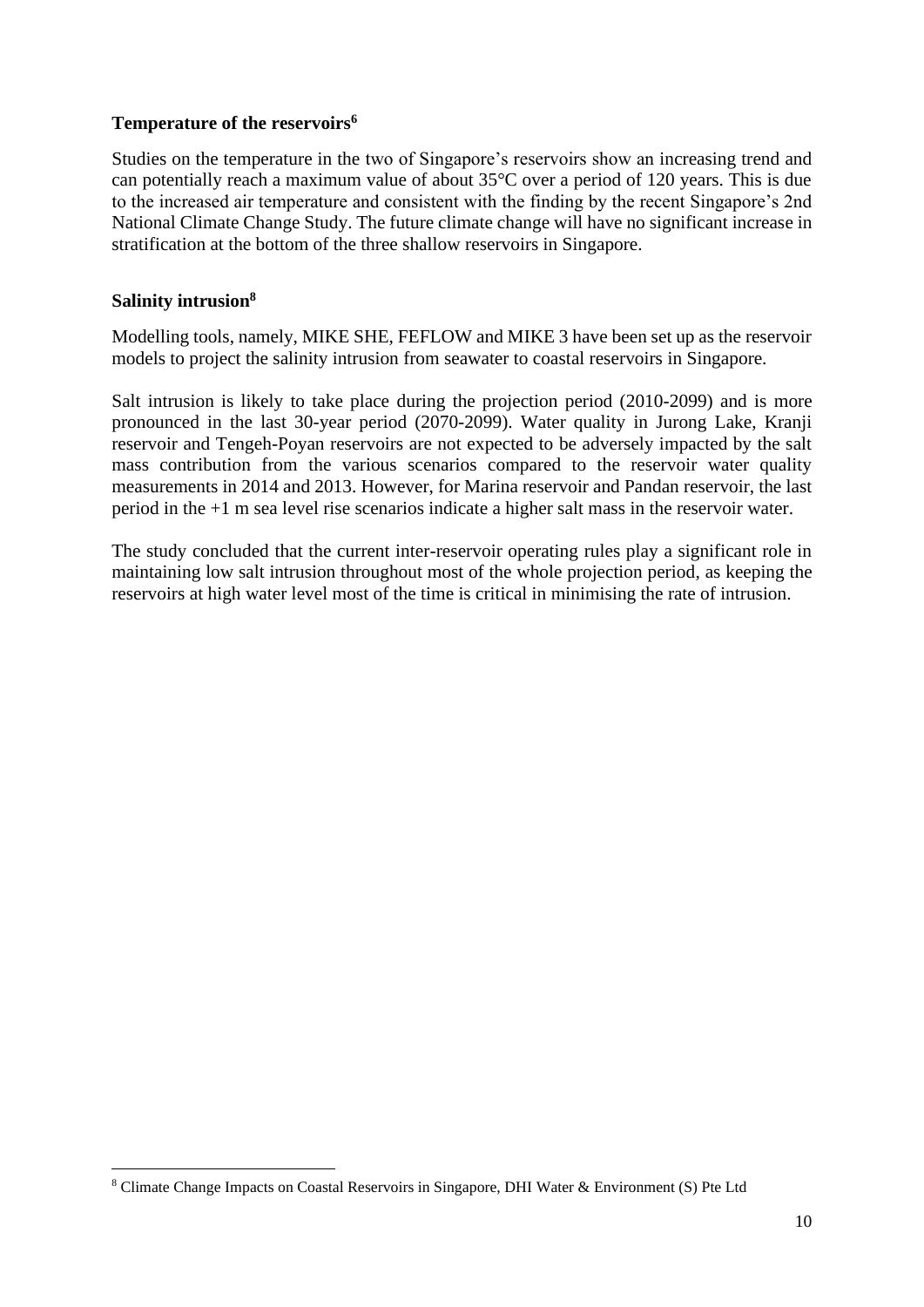## <span id="page-10-0"></span>**PUB's Water Loop**

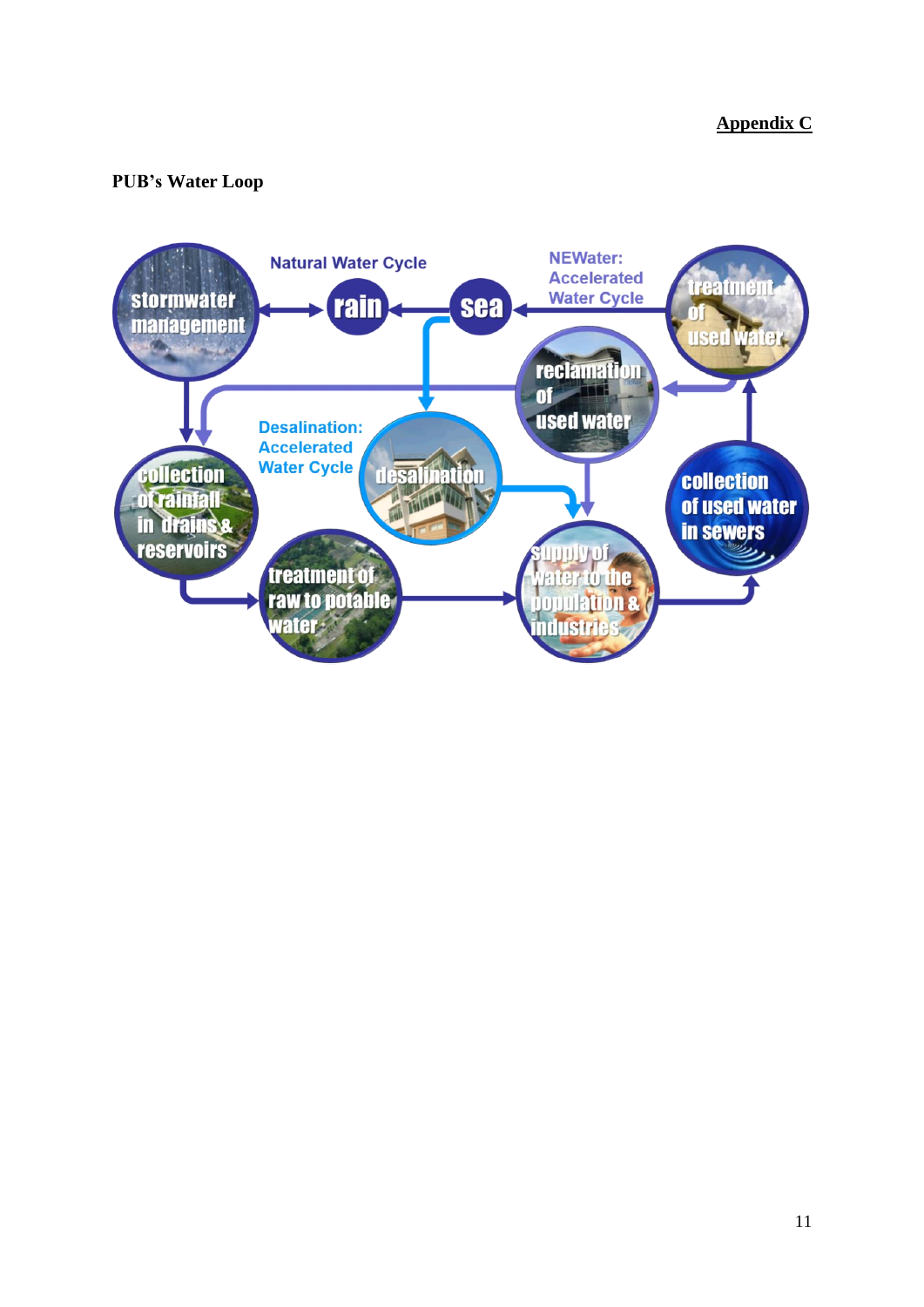#### <span id="page-11-0"></span>**Annex A: Guidelines for Submission of Proposal on IGMS**

**Closing Date: 26 November 2021, 4:00 pm** (Singapore time, GMT +08:00).

- 1. The preparation of the proposal should be done using the 'CWR Research Proposal Form' which can be downloaded from the online IGMS.
- 2. Applicants are required to lodge the application via the online IGMS before the stipulated closing date and time for the Request-for-Proposal (RFP). Separate submission outside of IGMS will not be considered. All relevant sections of the IGMS proposal online application form should be filled out completely, with the CWR Research Proposal Form and supporting documents uploaded as separate attachments. **The on-line application process may take time and hence please refer to IGMS website for full details of the application process. For new IGMS user from private companies, account registration is required for first time application. Please refer to Annex B below. New users would need to ensure his/her CorpPass account has been set-up, using his/her SingPass account.**
- 3. For submission of the proposal, it is necessary for all PIs and Co-PIs to sign up for an IGMS UserID. Co-PIs from the Partner Institutions shall be listed as "Team PI" in IGMS in order for the Partner Institutions to receive funding for the project.
- 4. Please note that applicants can only submit multiple files with maximum file size of 2MB each in the IGMS.
- 5. Should there be revisions to the submitted proposal, Lead PI is to delete previous submission(s) and only keep the final proposal in the system. Failing to do so may lead to evaluation of wrong version of the proposal.
- 6. The link to the online IGMS is given here: [https://researchgrant.gov.sg](https://researchgrant.gov.sg/)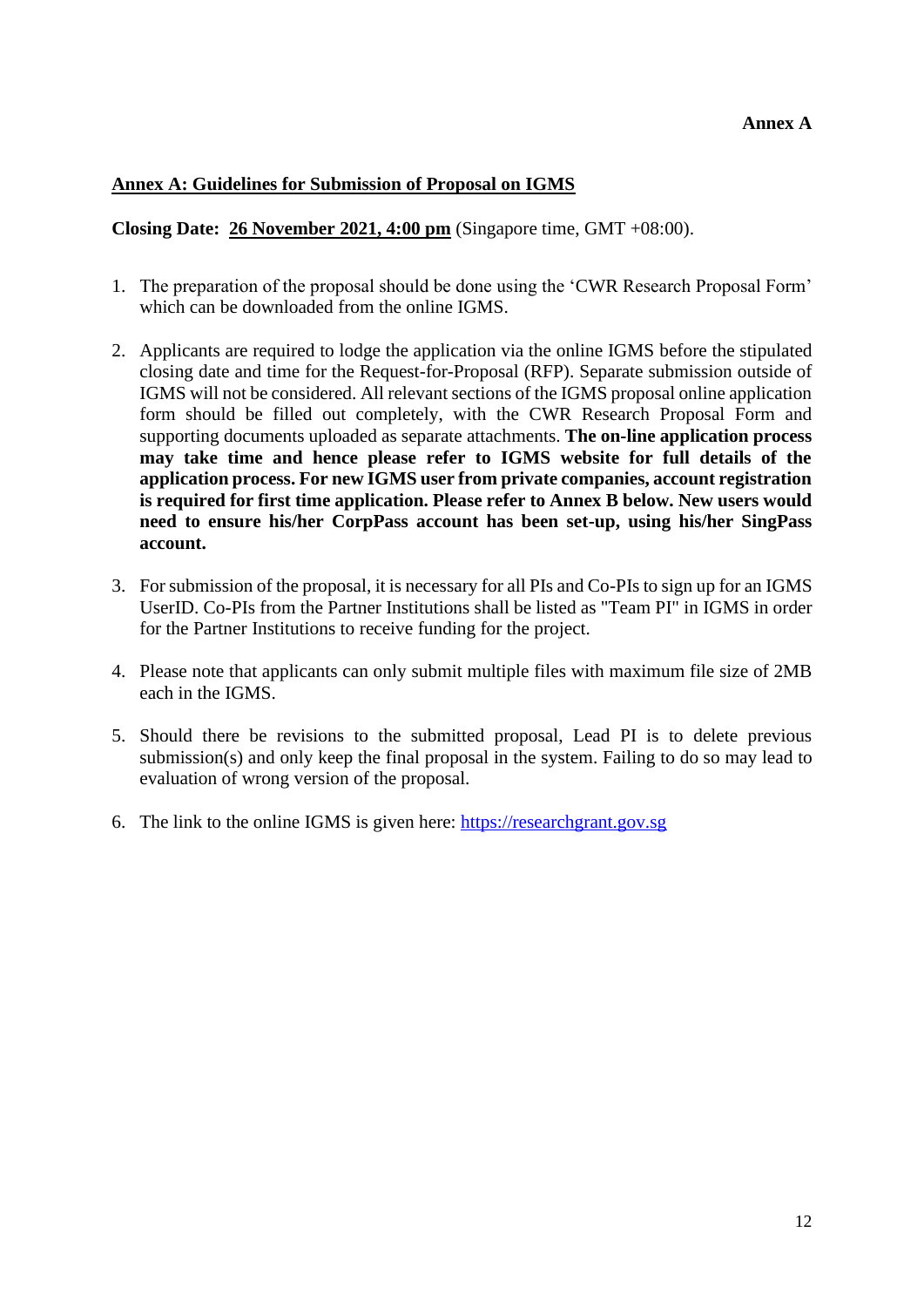## <span id="page-12-0"></span>**Annex B: IGMS Account Creation**

To facilitate the company accounts' creation, kindly provide the following to Ms Chay Peck Si [\(PUB\\_GLOBALHYDROHUB@pub.gov.sg\)](mailto:PUB_GLOBALHYDROHUB@pub.gov.sg) by **1 October 2021** to facilitate the registration process.

### **Details of the New Company to be Created in IGMS**

| S/N | Company | <b>Full Name of   Local Company</b><br>' Foreign<br>Company? | <b>Public Company</b><br>' Private<br>Company? | <b>UEN</b> (for Local Company)<br>/ Unique Identifier (for<br><b>Foreign Company</b> ) |
|-----|---------|--------------------------------------------------------------|------------------------------------------------|----------------------------------------------------------------------------------------|
|     |         |                                                              |                                                |                                                                                        |
|     |         |                                                              |                                                |                                                                                        |

#### ++++++++++++++++++++++++++++++++++++++++++++++++++++++++++++++++++

#### **Procedures to create a new company account in IGMS:**

Once the **new** company account is created in IGMS, the company will need to follow up on registration of the Host Institution (**HI) Admin** in IGMS.

#### **Creation of Users for "Local" Companies**

#### **For new "Local" companies, the following steps will need to be done at the company:**

- (1) The company will need to nominate a **HI Admin**.
- (2) The **HI Admin** will need to ensure that his/her **CorpPass** account has been setup.
- (3) The **HI Admin** will need to login to IGMS using his/her **CorpPass** account to **register/update** his/her profile inside IGMS. Please note that the IGMS would grant him/her the **Principal Investigator (PI)** role by default.
- (4) After the **HI Admin** has been successfully registered in IGMS, the following details will need to be provided so that IGMS can change the role of the person from a **Principal Investigator (PI)** to a **HI Admin**:
	- **Full Name of HI Admin:**
	- **E-mail Address of HI Admin:**
	- **Designation of HI Admin in his/her company:**
- (5) Once granted the role as a **HI Admin**, he/she can proceed to assign the relevant roles (i.e. Principal Investigator **"PI",** Director of Research "**DOR**", Office of Research "**ORE**") to the various users within his/her organisation.
- (6) The system requires 3 different roles i.e. **PI**, **DOR**, and **ORE** for proposal submission. **HI Admin** and **PI** can be held by the same person, while **DOR** and **ORE** have to be held by 2 different people. As such, there are minimum 3 different personnel required for proposal submission in **IGMS**.